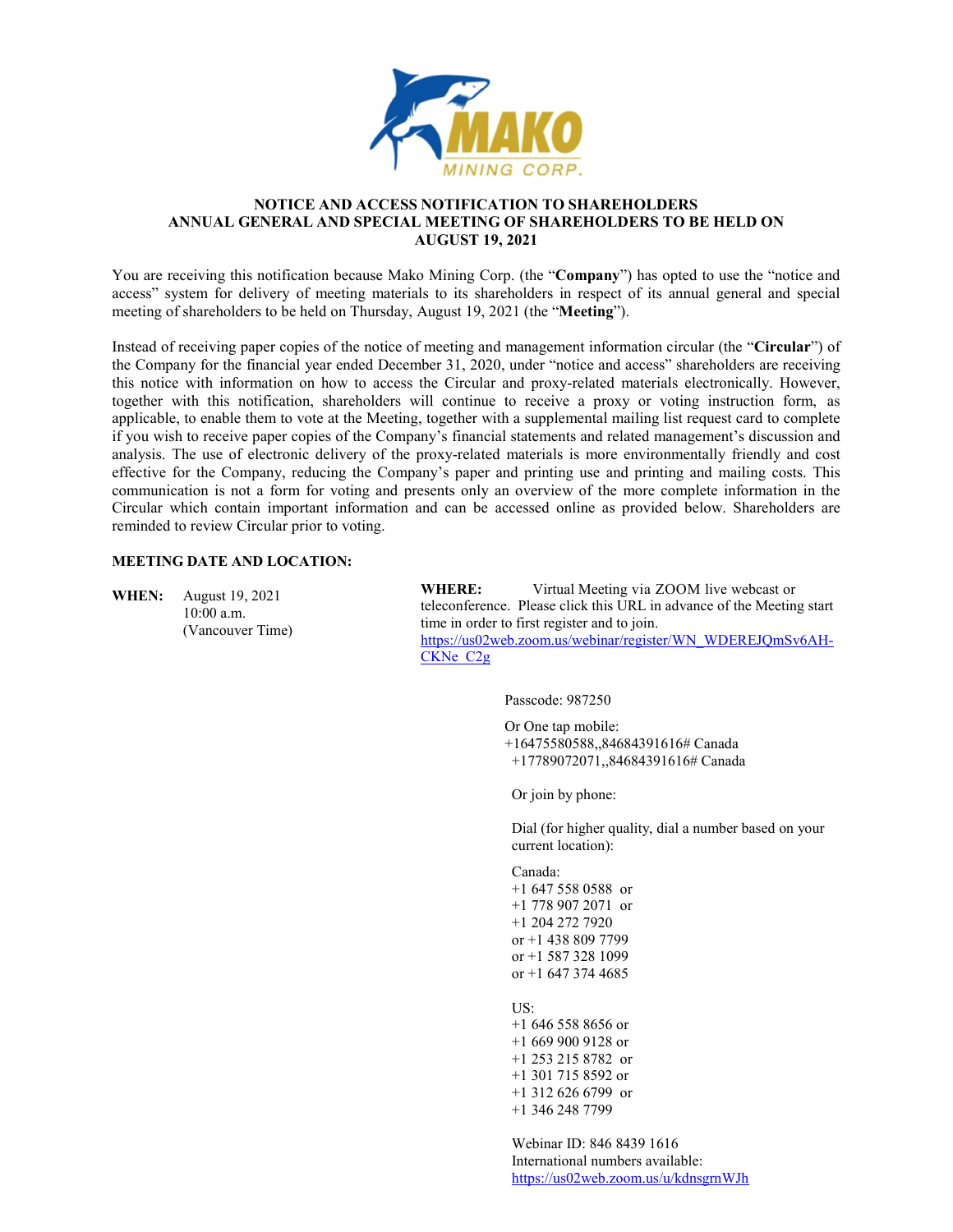Only shareholders who own common shares of the Company at the close of business on the record date of **June 28, 2021 may vote at the Meeting or any adjournment or postponement of the Meeting.**

# **SHAREHOLDERS WILL BE ASKED TO CONSIDER AND VOTE ON THE FOLLOWING MATTERS AT THE MEETING:**

- **FINANCIAL STATEMENTS:** To receive the audited consolidated financial statements of the Company for the year ended December 31, 2020, together with the report of the auditors thereon. **NOTE:** There are no financial statements included in the mailing. The consolidated annual financial statements and related management's discussion and analysis have already been mailed to those shareholders who previously requested to receive them.
- **RE-APPOINTMENT OF AUDITORS:** To re-appoint PricewaterhouseCoopers LLP, Independent Registered Chartered Accountants, as auditors of the Company for the ensuing year and to authorize the directors to fix their remuneration. See the section entitled "Particulars of Matters to be Acted Upon at the Meeting – Re-Appointment of Auditor" in the Circular.
- **FIXING NUMBER OF DIRECTORS:** To fix the number of directors of the Company at seven (7). See "Particulars of Matters to be Acted Upon at the Meeting – Number of Directors" in the Circular.
- **ELECTION OF DIRECTORS:** To elect directors of the Company for the ensuing year. See the section entitled "Particulars of Matters to be Acted Upon at the Meeting – Election of Directors" in the Circular.
- **EQUITY INCENTIVE PLAN:** To approve a proposed Equity Incentive Plan Resolution. See the section entitled " Particulars of Matters to be Acted Upon at the Meeting – Equity Incentive Plan Resolution.
- **OTHER BUSINESS:** To transact such other business as may properly come before the Meeting or any adjournment thereof.